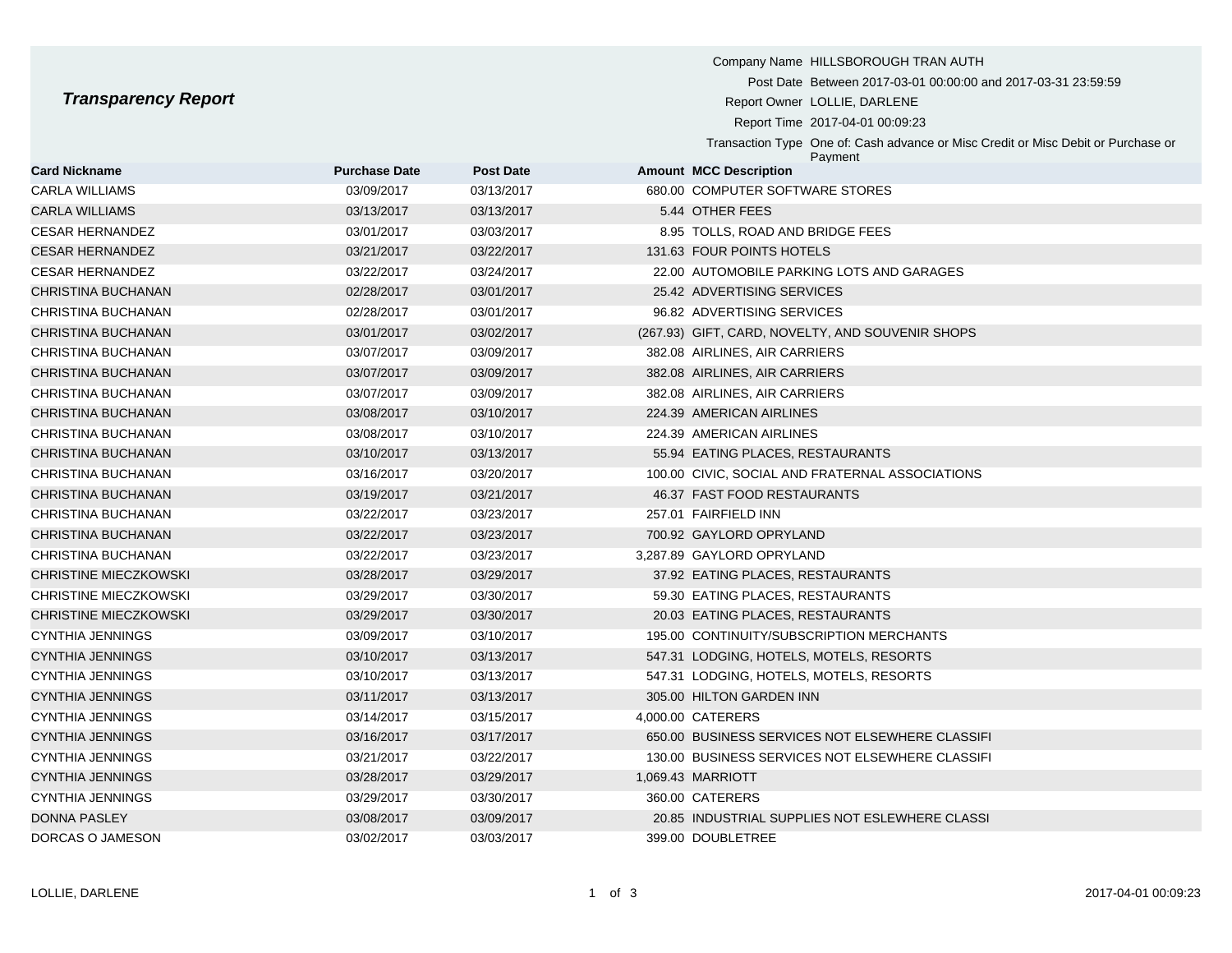| <b>Card Nickname</b>      | <b>Purchase Date</b> | <b>Post Date</b> | <b>Amount MCC Description</b>                     |
|---------------------------|----------------------|------------------|---------------------------------------------------|
| DORCAS O JAMESON          | 03/02/2017           | 03/03/2017       | 150.00 DISCOUNT STORES                            |
| DORCAS O JAMESON          | 03/16/2017           | 03/17/2017       | 831.27 RENAISSANCE HOTELS                         |
| DORCAS O JAMESON          | 03/24/2017           | 03/27/2017       | 70.96 EATING PLACES, RESTAURANTS                  |
| DORCAS O JAMESON          | 03/25/2017           | 03/27/2017       | 166.63 EATING PLACES, RESTAURANTS                 |
| HILLSBOROUGH TRANS AUTH   | 03/17/2017           | 03/17/2017       | (36,266.63) OTHER FEES                            |
| Kenyatta Lee              | 03/12/2017           | 03/13/2017       | 27.00 TAXICABS/LIMOUSINES                         |
| Kenyatta Lee              | 03/12/2017           | 03/14/2017       | 25.00 AMERICAN AIRLINES                           |
| Kenyatta Lee              | 03/13/2017           | 03/15/2017       | 8.74 TAXICABS/LIMOUSINES                          |
| Kenyatta Lee              | 03/15/2017           | 03/16/2017       | 25.61 TAXICABS/LIMOUSINES                         |
| Kenyatta Lee              | 03/15/2017           | 03/17/2017       | 49.50 AUTOMOBILE PARKING LOTS AND GARAGES         |
| Kenyatta Lee              | 03/15/2017           | 03/17/2017       | 25.00 JETBLUE AIRLINES                            |
| Kenyatta Lee              | 03/23/2017           | 03/27/2017       | 132.00 EATING PLACES, RESTAURANTS                 |
| LAURA JEAN FLOWERS        | 03/02/2017           | 03/06/2017       | 2.250.00 MEMBERSHIP ORGANIZATIONS NOT ELSEWHERE C |
| LAURA JEAN FLOWERS        | 03/08/2017           | 03/09/2017       | 917.79 HILTON                                     |
| LAURA JEAN FLOWERS        | 03/08/2017           | 03/09/2017       | 917.79 HILTON                                     |
| LAURA JEAN FLOWERS        | 03/08/2017           | 03/09/2017       | 917.79 HILTON                                     |
| <b>LAURA JEAN FLOWERS</b> | 03/08/2017           | 03/09/2017       | 917.79 HILTON                                     |
| LAURA JEAN FLOWERS        | 03/08/2017           | 03/09/2017       | 917.79 HILTON                                     |
| LAURA JEAN FLOWERS        | 03/10/2017           | 03/13/2017       | 1,754.95 LODGING, HOTELS, MOTELS, RESORTS         |
| LAURA JEAN FLOWERS        | 03/13/2017           | 03/13/2017       | 17.55 OTHER FEES                                  |
| LAURA JEAN FLOWERS        | 03/14/2017           | 03/15/2017       | 1,100.00 CIVIC, SOCIAL AND FRATERNAL ASSOCIATIONS |
| LAURA JEAN FLOWERS        | 03/20/2017           | 03/21/2017       | 50.00 ACCOUNTING, AUDITING AND BOOKKEEPING SER    |
| <b>LAURA JEAN FLOWERS</b> | 03/20/2017           | 03/21/2017       | 50.00 ACCOUNTING, AUDITING AND BOOKKEEPING SER    |
| LAURA JEAN FLOWERS        | 03/20/2017           | 03/22/2017       | (25.50) BUS LINES, CHARTERS, TOUR BUSES           |
| LAURA JEAN FLOWERS        | 03/20/2017           | 03/22/2017       | (25.50) BUS LINES, CHARTERS, TOUR BUSES           |
| LAURA JEAN FLOWERS        | 03/25/2017           | 03/27/2017       | 1,750.00 BUSINESS SERVICES NOT ELSEWHERE CLASSIFI |
| LAURA JEAN FLOWERS        | 03/28/2017           | 03/30/2017       | 1,500.00 BUSINESS SERVICES NOT ELSEWHERE CLASSIFI |
| <b>MELISSA SMILEY</b>     | 03/03/2017           | 03/06/2017       | 891.58 TRAVEL AGENCIES                            |
| <b>MELISSA SMILEY</b>     | 03/23/2017           | 03/24/2017       | 199.90 INDUSTRIAL SUPPLIES NOT ESLEWHERE CLASSI   |
| <b>QUYNH THAI-BUTLER</b>  | 03/29/2017           | 03/30/2017       | 75.60 FAST FOOD RESTAURANTS                       |
| <b>TIANA HAWKINS</b>      | 03/06/2017           | 03/08/2017       | 931.00 DOUBLETREE                                 |
| <b>TIANA HAWKINS</b>      | 03/06/2017           | 03/08/2017       | 931.00 DOUBLETREE                                 |
| <b>TIANA HAWKINS</b>      | 03/10/2017           | 03/13/2017       | 877.47 LODGING, HOTELS, MOTELS, RESORTS           |
| <b>TIANA HAWKINS</b>      | 03/11/2017           | 03/13/2017       | 32.10 LODGING, HOTELS, MOTELS, RESORTS            |
| <b>TIANA HAWKINS</b>      | 03/13/2017           | 03/13/2017       | 8.77 OTHER FEES                                   |
| <b>TIANA HAWKINS</b>      | 03/13/2017           | 03/13/2017       | 0.32 OTHER FEES                                   |
| <b>TIANA HAWKINS</b>      | 03/28/2017           | 03/29/2017       | 802.07 MARRIOTT                                   |
| <b>TINA WHITE</b>         | 02/28/2017           | 03/01/2017       | 39.78 BOOK STORES                                 |